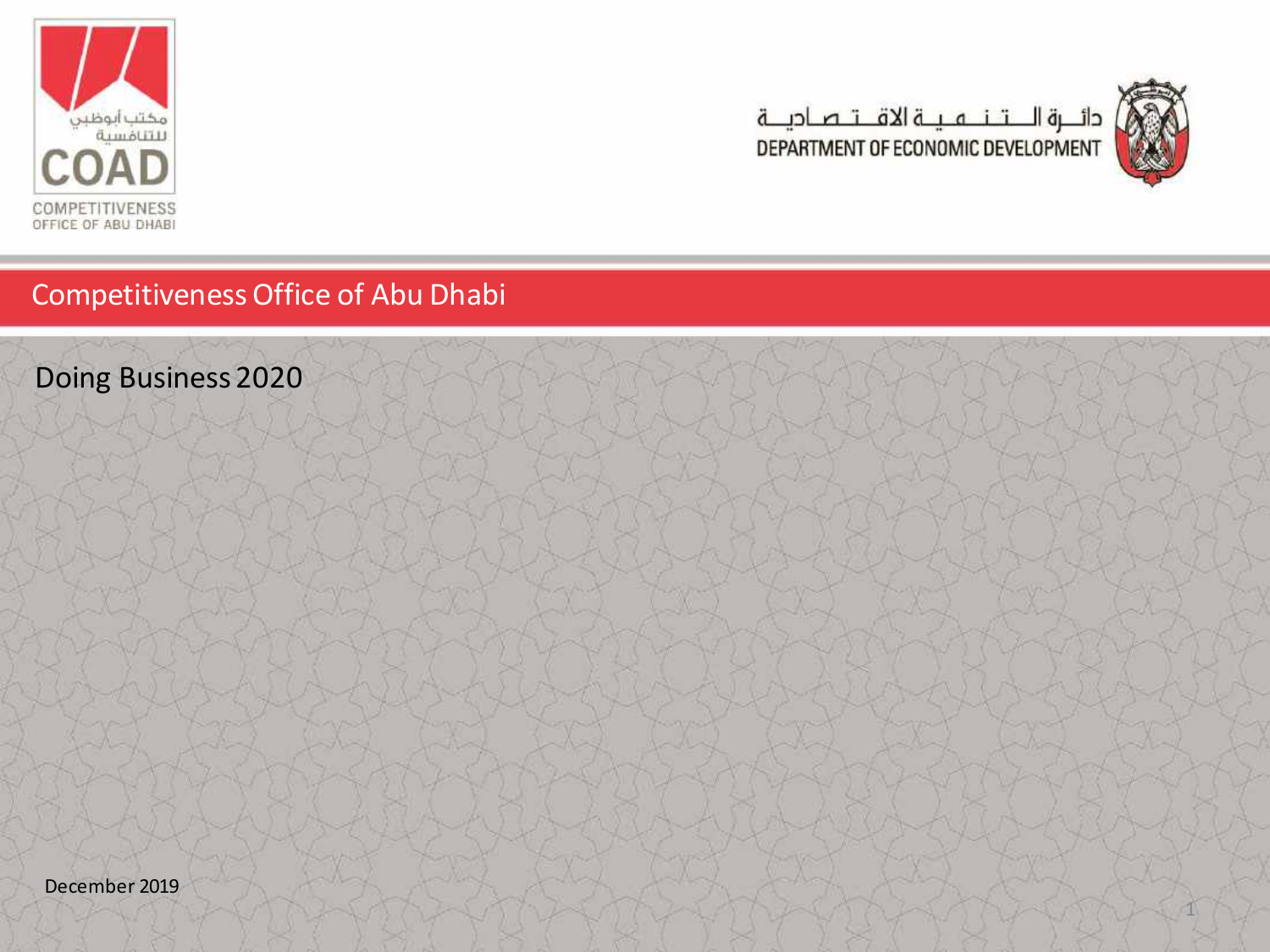## **What does Doing Business measure?**



*Doing Business* indicators:

- Focus on regulations relevant to the life cycle of a small to medium-sized domestic business.
- Are built on standardized case scenarios.
- $\checkmark$  Are measured for the most populous city in each country, and the second largest business city in countries with more than 100 million inhabitants.
	- Are focused on the formal sector.

190 Countries are measured.

DO NOT measure all aspects of the business environment such as security, macroeconomic stability, prevalence of bribery and corruption, level of training and skills of the labor force, proximity to markets, regulations specific to foreign investment or the state of the financial system.

You can download the full report through the website:<http://www.doingbusiness.org/>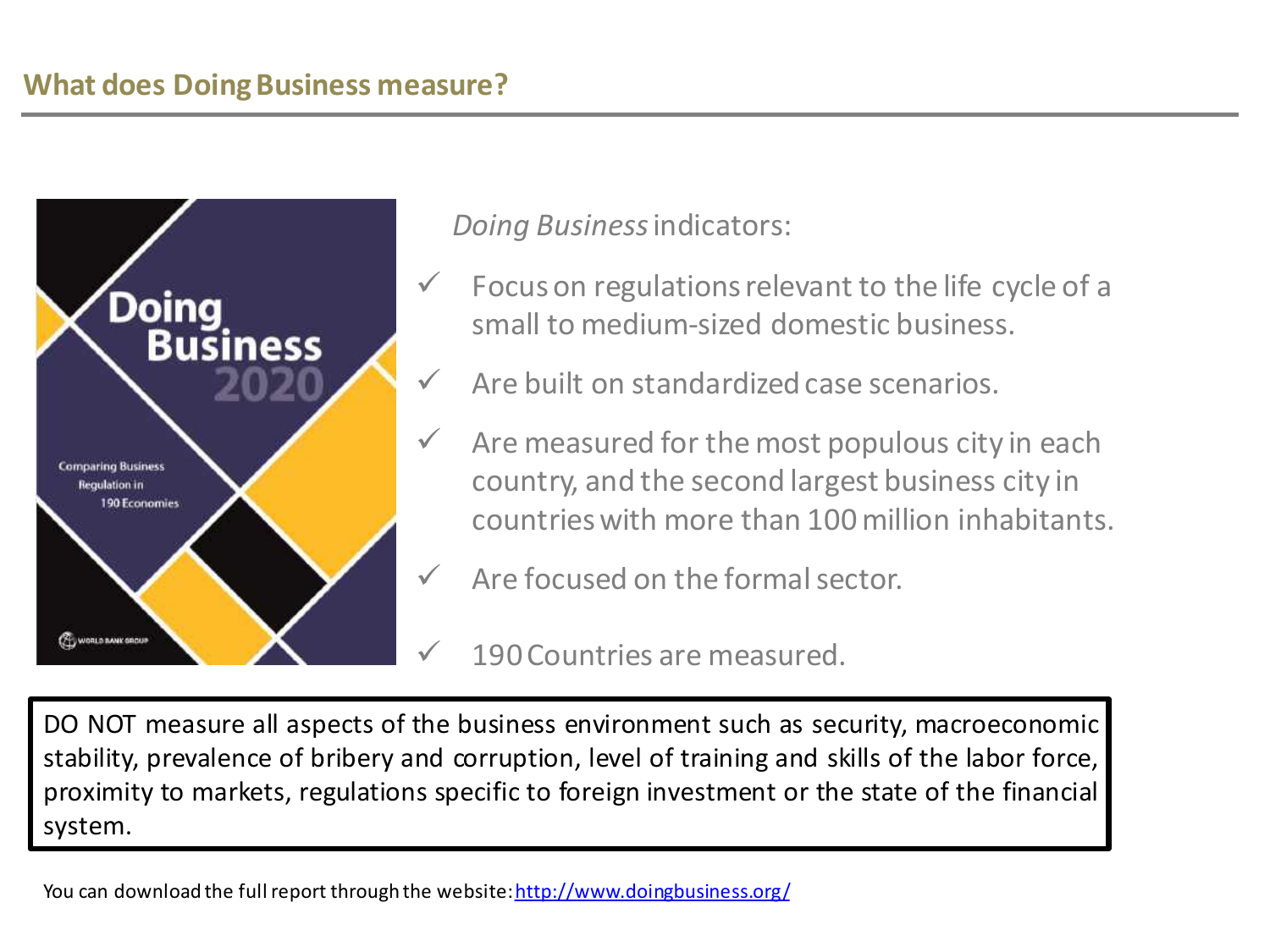# **The 12 areas of business regulation measured by Doing Business affect firms throughout their life cycle**

| <b>Opening</b><br>a business                   |                                         | Getting a<br>location                                                                   |                                                                                                                                                                   | Accessing<br>finance |                                     |                         | <b>Dealing with</b><br>day-to-day<br>operations |                                                                                                                      |                        | <b>Operating in a</b><br>secure business<br>environment                                                              |  |
|------------------------------------------------|-----------------------------------------|-----------------------------------------------------------------------------------------|-------------------------------------------------------------------------------------------------------------------------------------------------------------------|----------------------|-------------------------------------|-------------------------|-------------------------------------------------|----------------------------------------------------------------------------------------------------------------------|------------------------|----------------------------------------------------------------------------------------------------------------------|--|
| Employing<br>Starting a<br>business<br>workers | Dealing with<br>construction<br>permits | Getting<br>electricity                                                                  | Registering<br>property                                                                                                                                           | Getting<br>credit    | Protecting<br>minority<br>investors | Paying<br>taxes         | Trading<br>across<br>borders                    | Contracting<br>with the<br>government                                                                                | Enforcing<br>contracts | Resolving<br>insolvency                                                                                              |  |
| <b>Indicator set</b>                           |                                         |                                                                                         |                                                                                                                                                                   |                      |                                     | <b>What is measured</b> |                                                 | (coming soon)                                                                                                        |                        |                                                                                                                      |  |
|                                                |                                         |                                                                                         |                                                                                                                                                                   |                      |                                     |                         |                                                 |                                                                                                                      |                        |                                                                                                                      |  |
| Starting a business                            |                                         | Procedures, time, cost and paid-in minimum capital to start a limited liability company |                                                                                                                                                                   |                      |                                     |                         |                                                 |                                                                                                                      |                        |                                                                                                                      |  |
| Employing workers                              |                                         | Flexibility in employment regulation and aspects of job quality                         |                                                                                                                                                                   |                      |                                     |                         |                                                 |                                                                                                                      |                        |                                                                                                                      |  |
| Dealing with construction permits              |                                         |                                                                                         | Procedures, time and cost to complete all formalities to build a warehouse and the quality control and safety<br>mechanisms in the construction permitting system |                      |                                     |                         |                                                 |                                                                                                                      |                        |                                                                                                                      |  |
| Getting electricity                            |                                         | transparency of tariffs                                                                 |                                                                                                                                                                   |                      |                                     |                         |                                                 | Procedures, time and cost to get connected to the electrical grid, the reliability of the electricity supply and the |                        |                                                                                                                      |  |
| Registering property                           |                                         |                                                                                         |                                                                                                                                                                   |                      |                                     |                         |                                                 | Procedures, time and cost to transfer a property and the quality of the land administration system                   |                        |                                                                                                                      |  |
| Getting credit                                 |                                         | Movable collateral laws and credit information systems                                  |                                                                                                                                                                   |                      |                                     |                         |                                                 |                                                                                                                      |                        |                                                                                                                      |  |
| Protecting minority investors                  |                                         | Minority shareholders' rights in related-party transactions and in corporate governance |                                                                                                                                                                   |                      |                                     |                         |                                                 |                                                                                                                      |                        |                                                                                                                      |  |
| Trading across borders                         |                                         | Time and cost to export the product of comparative advantage and import auto parts      |                                                                                                                                                                   |                      |                                     |                         |                                                 |                                                                                                                      |                        |                                                                                                                      |  |
| Paying taxes                                   |                                         |                                                                                         |                                                                                                                                                                   |                      |                                     |                         |                                                 | Payments, time and total tax rate for a firm to comply with all tax regulations as well as post-filing processes     |                        |                                                                                                                      |  |
| Enforcing contracts                            |                                         | Time and cost to resolve a commercial dispute and the quality of judicial processes     |                                                                                                                                                                   |                      |                                     |                         |                                                 |                                                                                                                      |                        |                                                                                                                      |  |
| Resolvinginsolvency                            |                                         | insolvency                                                                              |                                                                                                                                                                   |                      |                                     |                         |                                                 | Time, cost, outcome and recovery rate for a commercial insolvency and the strength of the legal framework for        |                        |                                                                                                                      |  |
| Contracting with the government                |                                         | regulatory framework                                                                    |                                                                                                                                                                   |                      |                                     |                         |                                                 |                                                                                                                      |                        | Procedures and time to participate in and win a works contract through public procurement and the public procurement |  |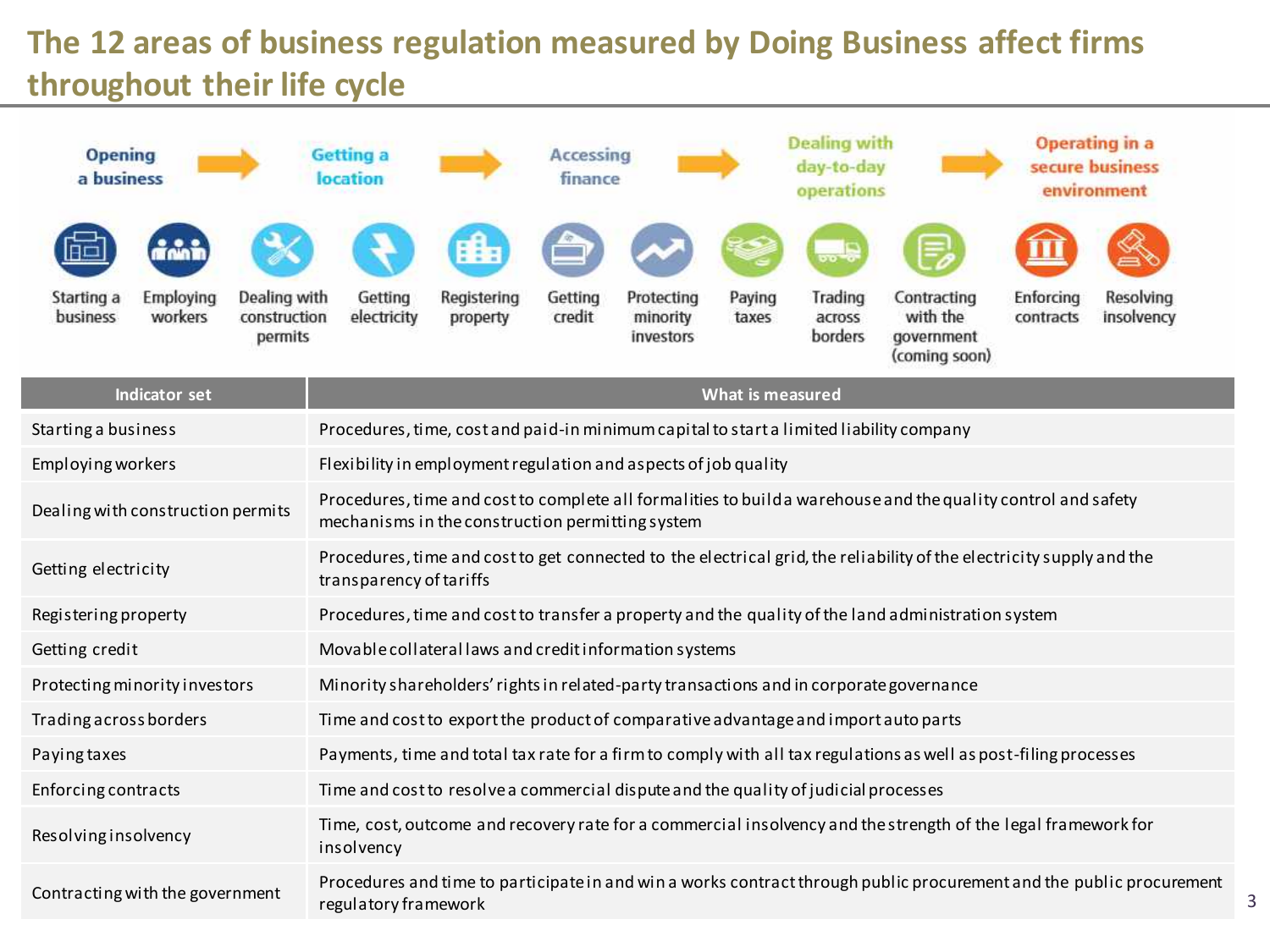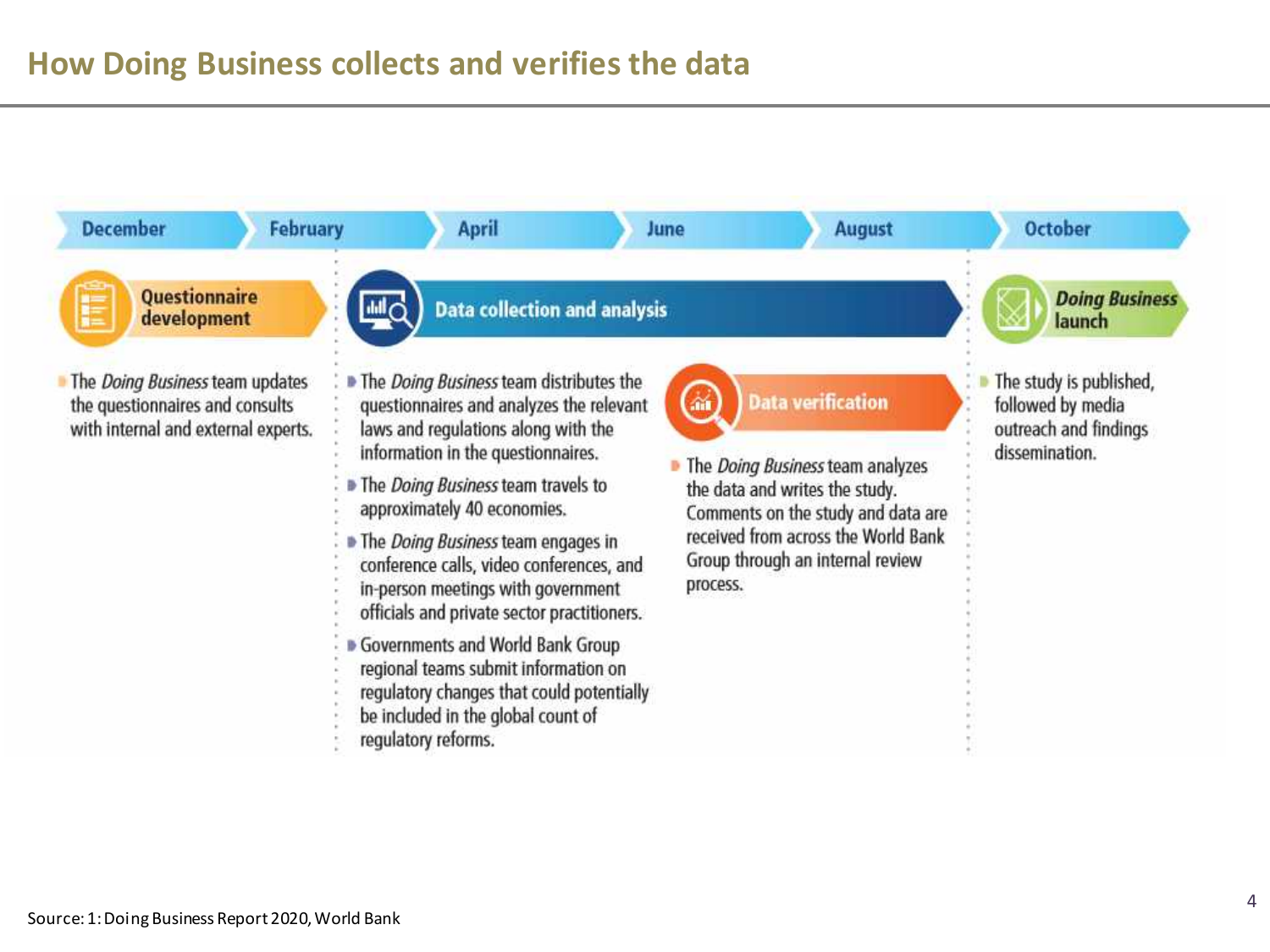# **One-third of all business regulatory reforms recorded by Doing Business 2020 were in the economies of Sub-Saharan Africa**



### Bahrain and KSA were the top reformers among GCC implementing reforms, followed byUAE, Kuwait& Qatar (3), and Oman (3)

| GCC            | Starting a<br><b>Business</b> | Dealing with<br><b>Construction</b><br>Permits | Getting<br><b>Electricity</b> | <b>Registering</b><br><b>Property</b> | Getting<br><b>Credit</b> | Protecting<br><b>Minority</b><br><b>Investors</b> | <b>Paying Taxes</b> | <b>Trading</b><br>Across<br><b>Border</b> | Enforcing<br>Contract | Resolving<br>Insolvency |
|----------------|-------------------------------|------------------------------------------------|-------------------------------|---------------------------------------|--------------------------|---------------------------------------------------|---------------------|-------------------------------------------|-----------------------|-------------------------|
| <b>KSA</b>     |                               |                                                |                               |                                       |                          |                                                   |                     |                                           |                       |                         |
| <b>UAE</b>     |                               |                                                |                               |                                       |                          |                                                   |                     |                                           |                       |                         |
| Kuwait         |                               |                                                |                               |                                       |                          |                                                   |                     |                                           |                       |                         |
| Qatar          |                               |                                                |                               |                                       |                          |                                                   |                     |                                           |                       |                         |
| Oman           |                               |                                                |                               |                                       |                          |                                                   |                     |                                           |                       |                         |
| <b>Bahrain</b> |                               |                                                |                               |                                       |                          |                                                   |                     |                                           |                       |                         |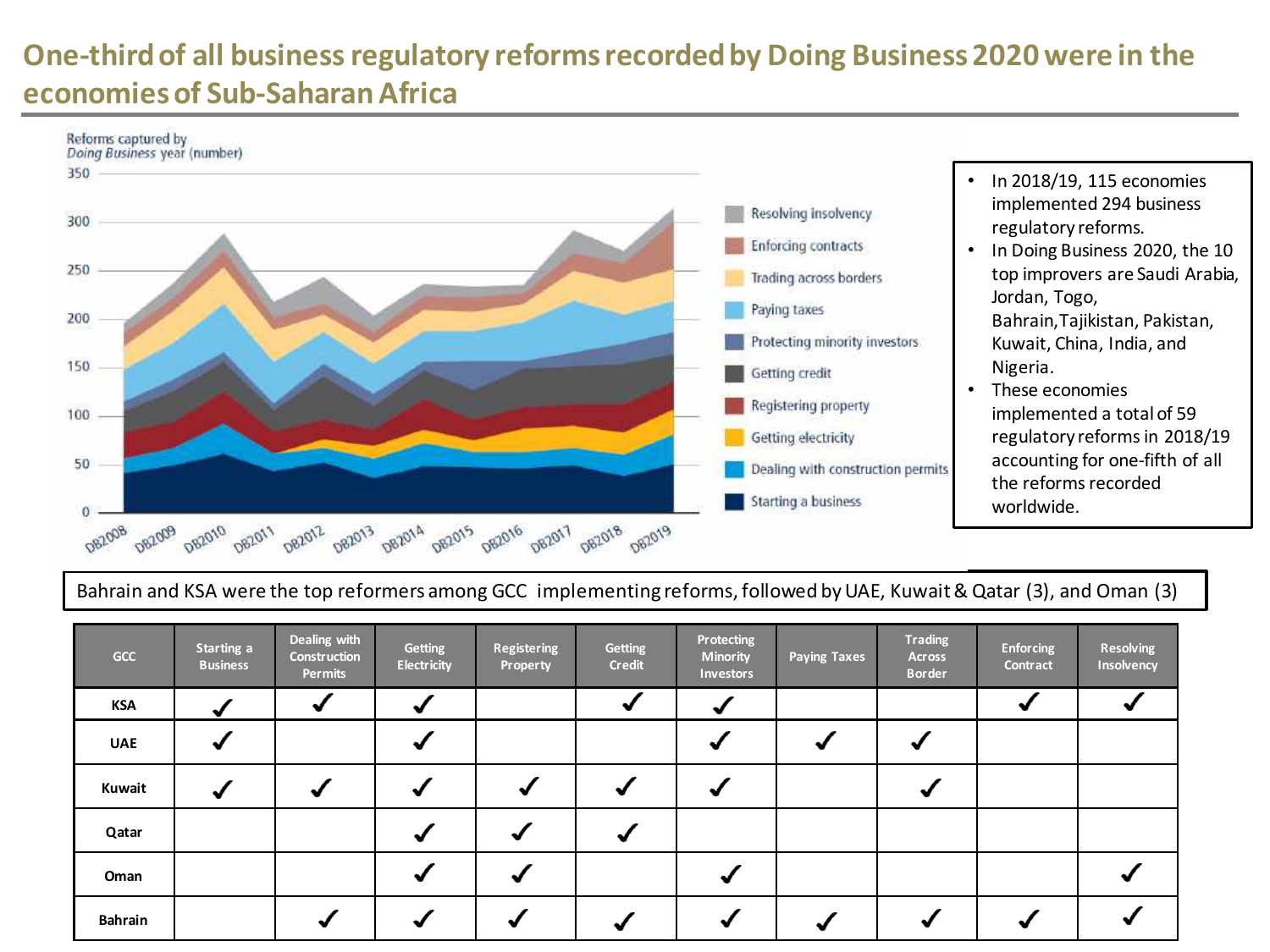**Starting a business**



**SE DOING** 

### **Dealing with construction permits**

The United Arab Emirates made dealing with construction permits easier by using a risk-based approach to reduce the number of inspections**.** 

The United Arab Emirates made starting a business less expensive by reducing the fees for business incorporation.

#### **Protecting minority investors**

The United Arab Emirates increased minority investor protections by providing for disqualification of directors in cases of prejudicial conflicts of interest.

#### **Paying taxes**

The United Arab Emirates introduced a value added tax.

### **Trading across borders**

The United Arab Emirates made trading across borders easier by reducing the time to export by fully digitizing certificates of origin and the cost to import by issuing certificates of conformity that cover multiple shipments.

### **Starting a business:**

The United Arab Emirates made starting a business easier by improving online registration

### **Getting Electricity:**

The United Arab Emirates made getting electricity easier by eliminating all costs for commercial and industrial connections of up to 150 kilo-Volt-Amperes (kVA).

#### **Getting credit:**

The United Arab Emirates strengthened access to credit by introducing the possibility of granting a nonpossessory security right in a single category of movable assets without requiring a specific description of the collateral, by allowing out-of-court enforcement of the security interest and by establishing a unified and modern collateral registry.

### **Registering property:**

The United Arab Emirates made registering property easier by increasing the transparency of the land administration system.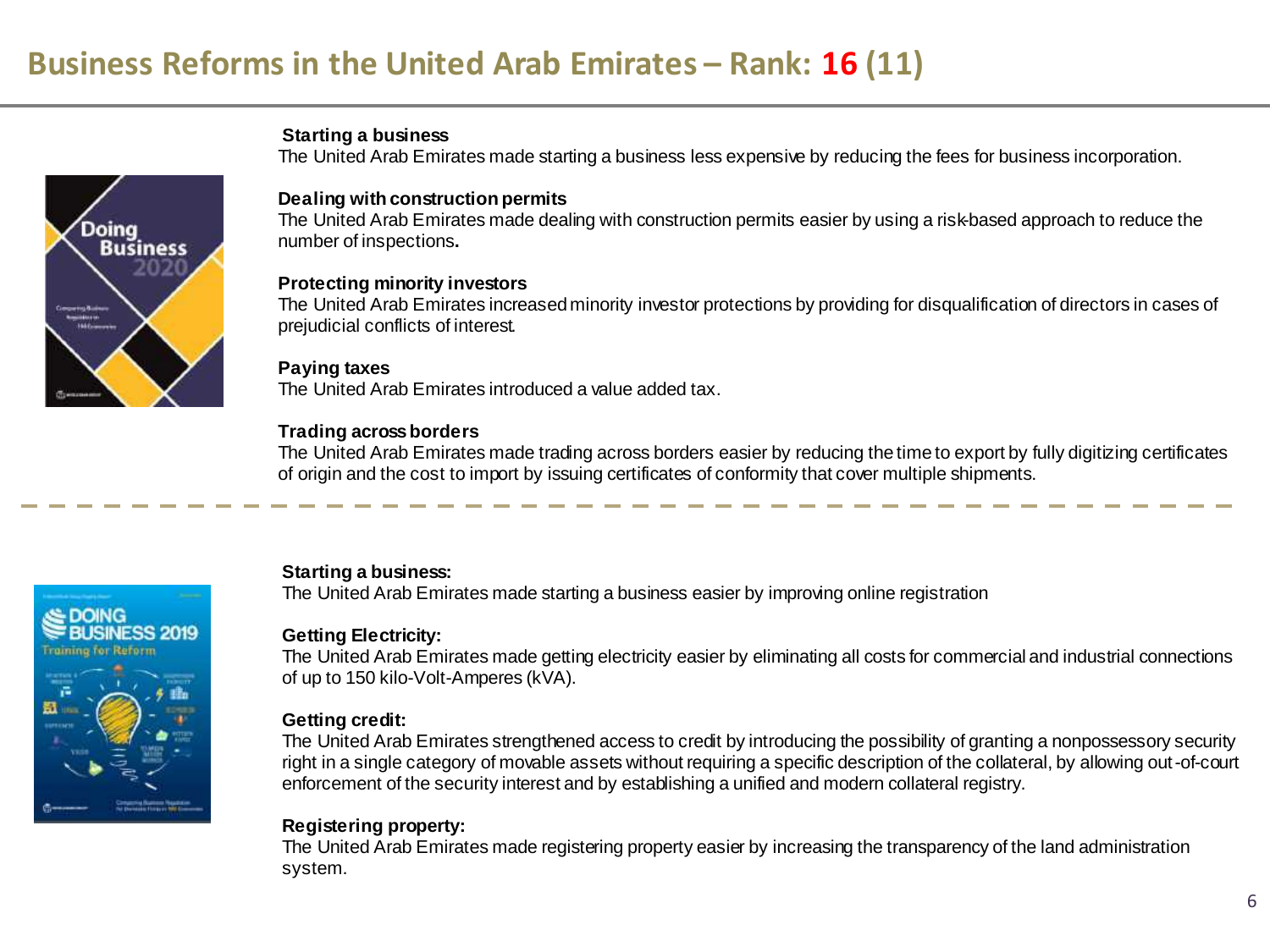| Country/<br><b>Economy</b> | Ease of<br><b>Doing</b><br><b>Business</b> |                |    | Starting a<br><b>Business</b> | with | <b>Dealing</b><br>Constructio<br>n Permits |                | <b>Getting</b><br><b>Electricity</b> |                | Registering<br><b>Property</b> |     | <b>Getting</b><br><b>Credit</b> |     | Protecting<br>Minority<br><b>Investors</b> |                | Paying<br><b>Taxes</b> |              | <b>Trading</b><br><b>Across</b><br><b>Border</b> |                | <b>Enforcing</b><br><b>Contract</b> |     | <b>Resolving</b><br>Insolvency |
|----------------------------|--------------------------------------------|----------------|----|-------------------------------|------|--------------------------------------------|----------------|--------------------------------------|----------------|--------------------------------|-----|---------------------------------|-----|--------------------------------------------|----------------|------------------------|--------------|--------------------------------------------------|----------------|-------------------------------------|-----|--------------------------------|
|                            | '20                                        | 19             | 20 | 19                            | '20  | 19                                         | '20            | 19                                   | '20            | 19                             | '20 | 19                              | '20 | 19                                         | '20            | 19                     | '20          | 19                                               | '20            | 19                                  | '20 | 19                             |
| <b>New</b><br>Zealand      | $\mathbf 1$                                | $\sim$<br>J.   | ٠  | 4<br>a.                       | 7    | 6                                          | 48             | 45                                   | $\overline{2}$ | ×.                             |     |                                 | 3   | $\overline{2}$                             | 9              | 10                     | 63           | 60                                               | 23             | 21                                  | 36  | 31                             |
| Singapore                  | $\overline{2}$                             | $\overline{2}$ | 4  | 3                             | 5    | 8                                          | 19             | 16                                   | 21             | 21                             | 37  | 32                              | 3   | $\overline{\phantom{a}}$                   | 7              | 8                      | 47           | 45                                               | $\mathbf 1$    | 1                                   | 27  | 27                             |
| Denmark                    | 4                                          | 3              | 45 | 42                            | 4    | 4                                          | 21             | 21                                   | 11             | 11                             | 48  | 44                              | 28  | 38                                         | 8              | 9                      | $\mathbf{1}$ | $\sqrt{2}$                                       | 14             | 14                                  | 6   | 6                              |
| Hong<br>Kong SAR,          | 3                                          | 4              | 5  | 5                             | ٠    | 4                                          | 3              | 3                                    | 51             | 53                             | 37  | 32                              | 7   | 11                                         | $\overline{2}$ | $\mathbf{1}$           | 29           | 27                                               | 31             | 30                                  | 45  | 44                             |
| Korea.<br>Rep.             | 5                                          | 5              | 33 | 11                            | 12   | 10                                         | $\overline{2}$ | $\overline{2}$                       | 40             | 40                             | 67  | 60                              | 25  | 23                                         | 21             | 24                     | 36           | 33                                               | $\overline{2}$ | $\overline{2}$                      | 11  | 11                             |

You can download the full report through the website:<http://www.doingbusiness.org/>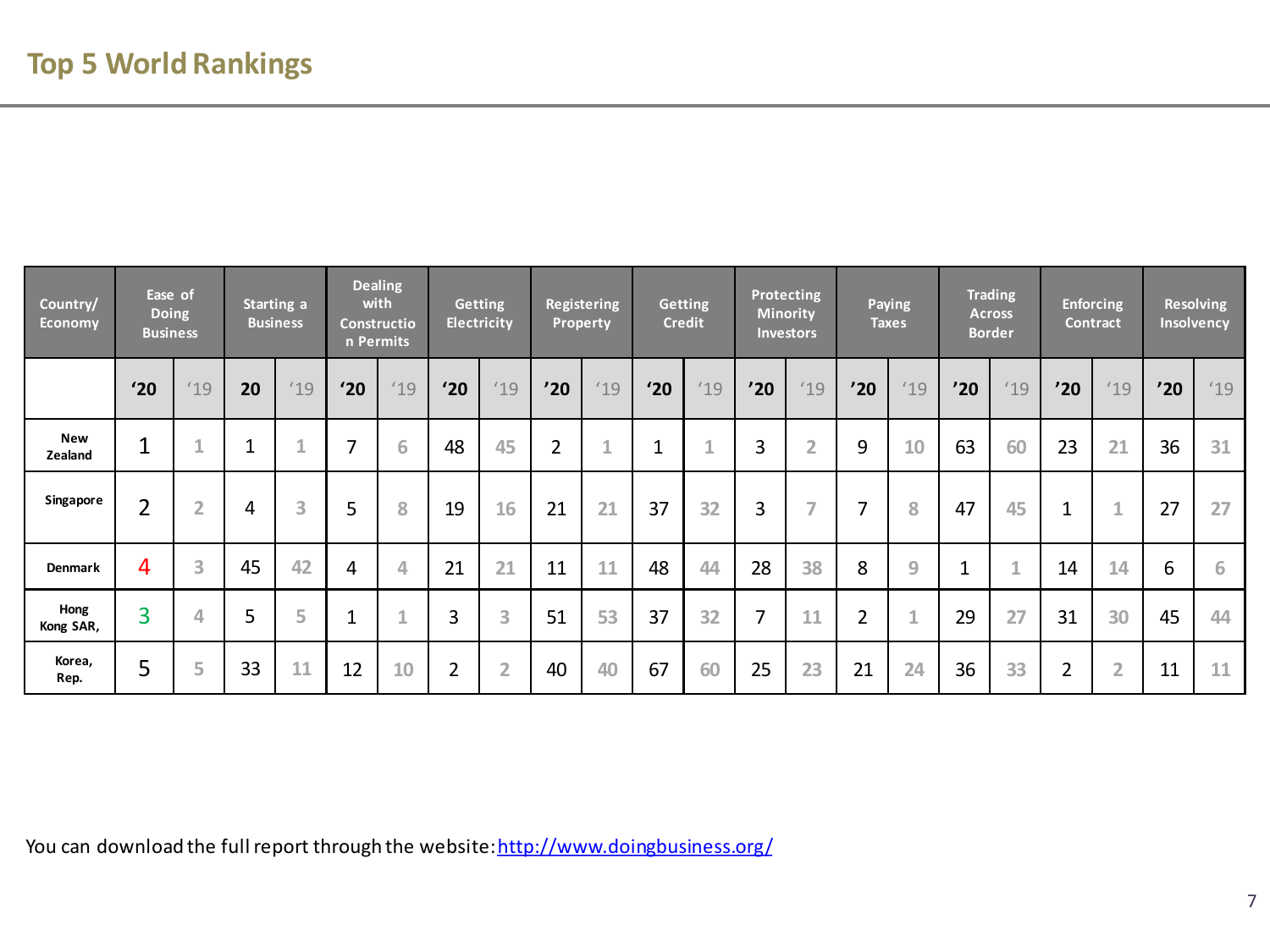| Country/Eco<br>nomy |        | Ease of<br><b>Doing</b><br><b>Business</b> |        | Starting a<br><b>Business</b> |           | <b>Dealing</b><br>with<br><b>Constructio</b><br>n Permits |                   | <b>Getting</b><br><b>Electricity</b> |        | <b>Registering</b><br><b>Property</b> |             | <b>Getting</b><br><b>Credit</b> |             | Protecting<br><b>Minority</b><br><b>Investors</b> |                   | Paying<br><b>Taxes</b> |        | <b>Trading</b><br><b>Across</b><br><b>Border</b> | Contract                            | <b>Enforcing</b> |                   | <b>Resolving</b><br>Insolvency |
|---------------------|--------|--------------------------------------------|--------|-------------------------------|-----------|-----------------------------------------------------------|-------------------|--------------------------------------|--------|---------------------------------------|-------------|---------------------------------|-------------|---------------------------------------------------|-------------------|------------------------|--------|--------------------------------------------------|-------------------------------------|------------------|-------------------|--------------------------------|
| Years               | 20     | $^{\text{19}}$                             | 20     | `19                           | 20        | `19                                                       | 20                | $^{\circ}19$                         | 20     | $^{\circ}19$                          | $\dot{}$ 20 | `19                             | $\dot{}$ 20 | `19                                               | 20                | `19                    | 20     | `19                                              | 20                                  | `19              | 20                | $^{\prime}19$                  |
| <b>UAE</b>          | 16     | 11                                         | 17     | 25                            | 3         | 5                                                         |                   | $\overline{1}$                       |        | 7                                     | 48          | 44                              | 13          | 15                                                | 30                | $\overline{2}$         | 92     | 98                                               | 9                                   | 9                | 80                | 75                             |
| Abu Dhabi*          | $-\,-$ | 12                                         | $-\,-$ | 25                            | $-\!$ $-$ | 15                                                        | $\qquad \qquad -$ | 19                                   | $-\,-$ | 15                                    |             | $**$                            |             | $**$                                              | $\qquad \qquad -$ | $**$                   | $-\,-$ | 58                                               | $\hspace{0.1mm}\rule{0.7pt}{0.1mm}$ | 8                | $\qquad \qquad -$ | $* *$                          |
| <b>Bahrain</b>      | 43     | 62                                         | 67     | 66                            | 17        | 57                                                        | 72                | 82                                   | 17     | 26                                    | 94          | 112                             | 51          | 38                                                |                   | 5                      | 77     |                                                  | 59                                  | 128              | 60                | 93                             |
| Saudi Arabia        | 62     | 92                                         | 38     | 141                           | 28        | 36                                                        | 18                | 64                                   | 19     | 24                                    | 80          | 112                             | 3           | $\overline{\phantom{0}}$                          | 57                | 78                     | 86     | 158                                              | 51                                  | 59               | 168               | 168                            |
| Oman                | 68     | 78                                         | 32     | 37                            | 47        | 66                                                        | 35                | 66                                   | 52     | 52                                    | 144         | 134                             | 88          | 125                                               | 11                | 12                     | 64     | 72                                               | 69                                  | 73               | 97                | 100                            |
| Qatar               | 77     | 83                                         | 108    | 84                            | 13        | 20                                                        | 49                | 69                                   | 1      | 20                                    | 119         | 124                             | 157         | 78<br>17                                          | 3                 | $\overline{2}$         | 101    | 97                                               | 115                                 | 122              | 123               | 120                            |
| <b>Kuwait</b>       | 83     | 97                                         | 82     | 133                           | 68        | 131                                                       | 66                | 95                                   | 45     | 69                                    | 119         | 134                             | 51          | 72                                                | 6                 |                        | 162    | 159                                              | 74                                  |                  | $115$   115       |                                |

\*2019 Abu Dhabi Subnational Report

\*\* not measured in the Abu Dhabi Subnational Report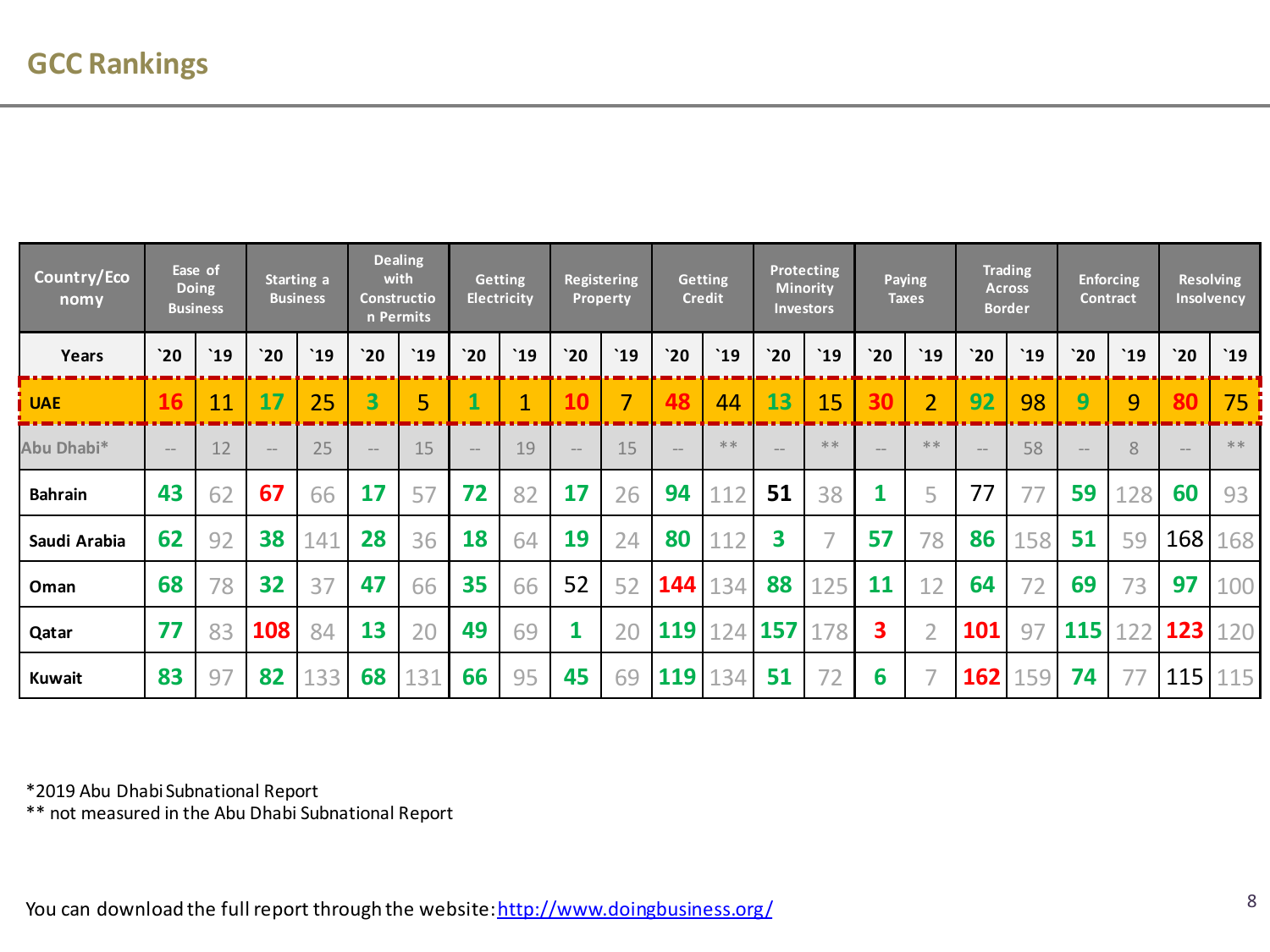## **Starting a Business**

**Starting a Business**

getting a local limited liability company up and running



- 1. limited liability company, 100% domestically owned and has five owners
- 2. Performs general industrial or commercial activities, such as the production or sale to the public of products or services.

| <b>Country</b>                         | <b>Ranking</b><br>2019 | <b>Ranking</b><br>2020       | <b>Procedures</b> | <b>Time</b> | Cost (% of<br>income per<br>capita) | Paid-in<br>min.<br>capital |
|----------------------------------------|------------------------|------------------------------|-------------------|-------------|-------------------------------------|----------------------------|
| <b>UAE</b>                             | 25                     | 17                           | 3                 | 4.5         | 17.2                                | $\mathbf 0$                |
| Oman                                   | 78                     | 32                           | 5                 | 5           | 3.1                                 | $\mathbf 0$                |
| <b>KSA</b>                             | 92                     | 38                           | 4                 | 11          | 5.4                                 | $\mathbf 0$                |
| <b>Bahrain</b>                         | 62                     | 67                           | $\overline{7}$    | 9           | $\mathbf{1}$                        | $\mathbf 0$                |
| <b>Kuwait</b>                          | 97                     | 82                           | 6                 | 20          | 1.7                                 | $\mathbf 0$                |
| Qatar                                  | 83                     | 108                          | 9                 | 9.5         | 6.3                                 | $\mathbf 0$                |
|                                        |                        |                              |                   |             |                                     |                            |
| <b>Abu Dhabi</b><br>(Subnational 2019) | 25                     | $\qquad \qquad \blacksquare$ | 4                 | 5.5         | 11.2                                | 0                          |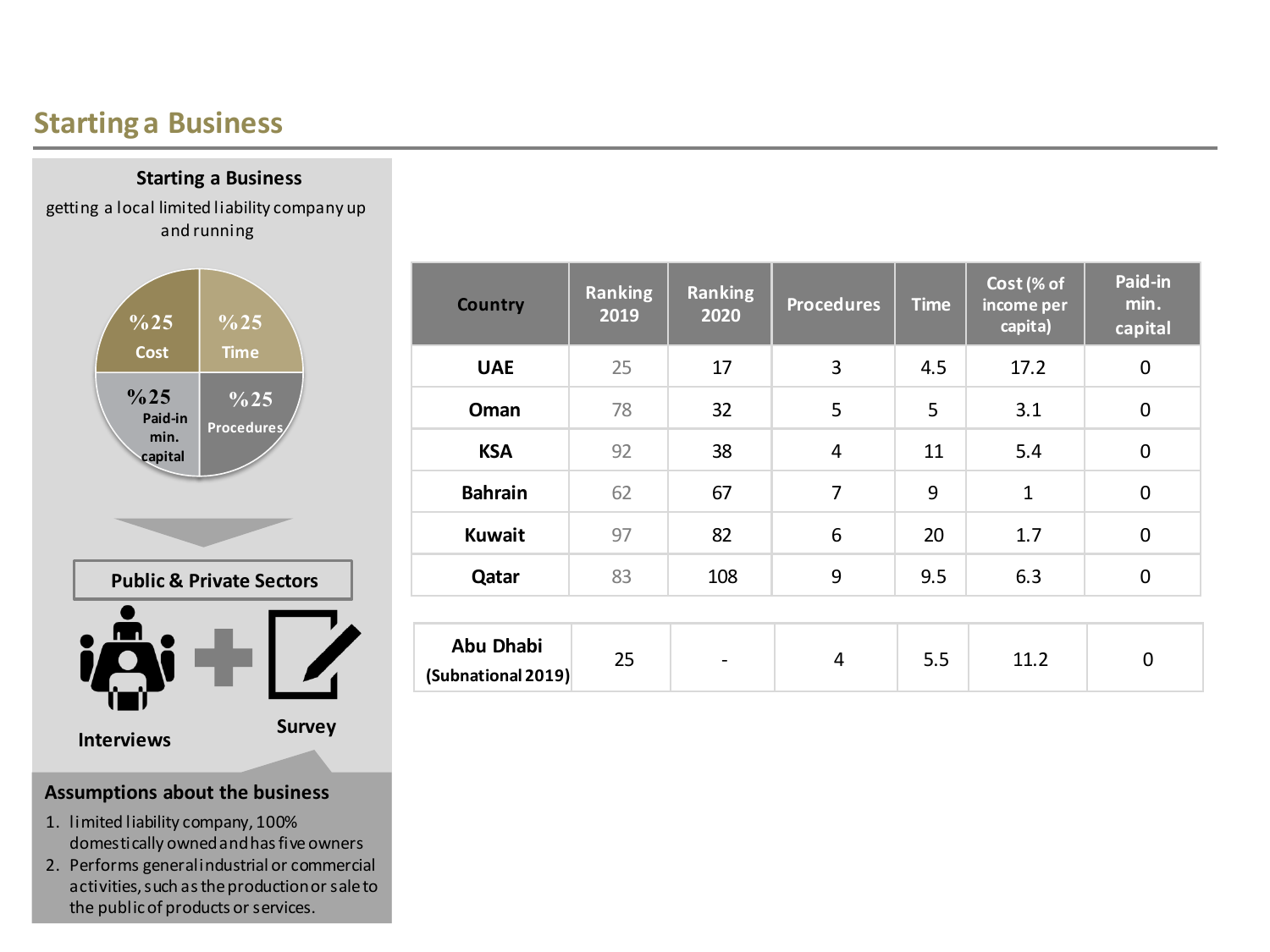# **Dealing with Construction Permits**

### **Dealing with Construction Permits**

procedures required for a business in the construction industry to build a warehouse



### **Assumptions about the business**

- 1. Warehouse will be used for general storage activities, such as storage of books or stationery
- 2. Procedures necessary to register the warehouse so that it can be used as collateral or transferred to another entity are also counted.

**2019)**

3. The building quality control index is based on six other indices—the quality of building regulations, quality control before, during, and after construction, liability and insurance regimes, and professional certifications indices

| <b>Country</b>                   | <b>Ranking</b><br>2019 | <b>Ranking</b><br>2020 | <b>Procedures</b> | <b>Time</b> | Cost (% of<br>warehouse<br>value) | <b>Building</b><br><b>Quality</b><br><b>Control</b> |
|----------------------------------|------------------------|------------------------|-------------------|-------------|-----------------------------------|-----------------------------------------------------|
| <b>UAE</b>                       | 5                      | 3                      | 11                | 47.5        | 2.2                               | 15                                                  |
| Qatar                            | 20                     | 13                     | 13                | 87.5        | 0.1                               | 13                                                  |
| <b>Bahrain</b>                   | 57                     | 17                     | 9                 | 71          | 3.7                               | 12                                                  |
| <b>KSA</b>                       | 36                     | 28                     | 14                | 100         | 1.9                               | 12                                                  |
| Oman                             | 66                     | 47                     | 15                | 125         | 0.8                               | 11                                                  |
| <b>Kuwait</b>                    | 131                    | 68                     | 19                | 103         | 5.5                               | 14                                                  |
|                                  |                        |                        |                   |             |                                   |                                                     |
| <b>Abu Dhabi</b><br>(Subnational | 15                     |                        | 14                | 39          | 2.1                               | 12                                                  |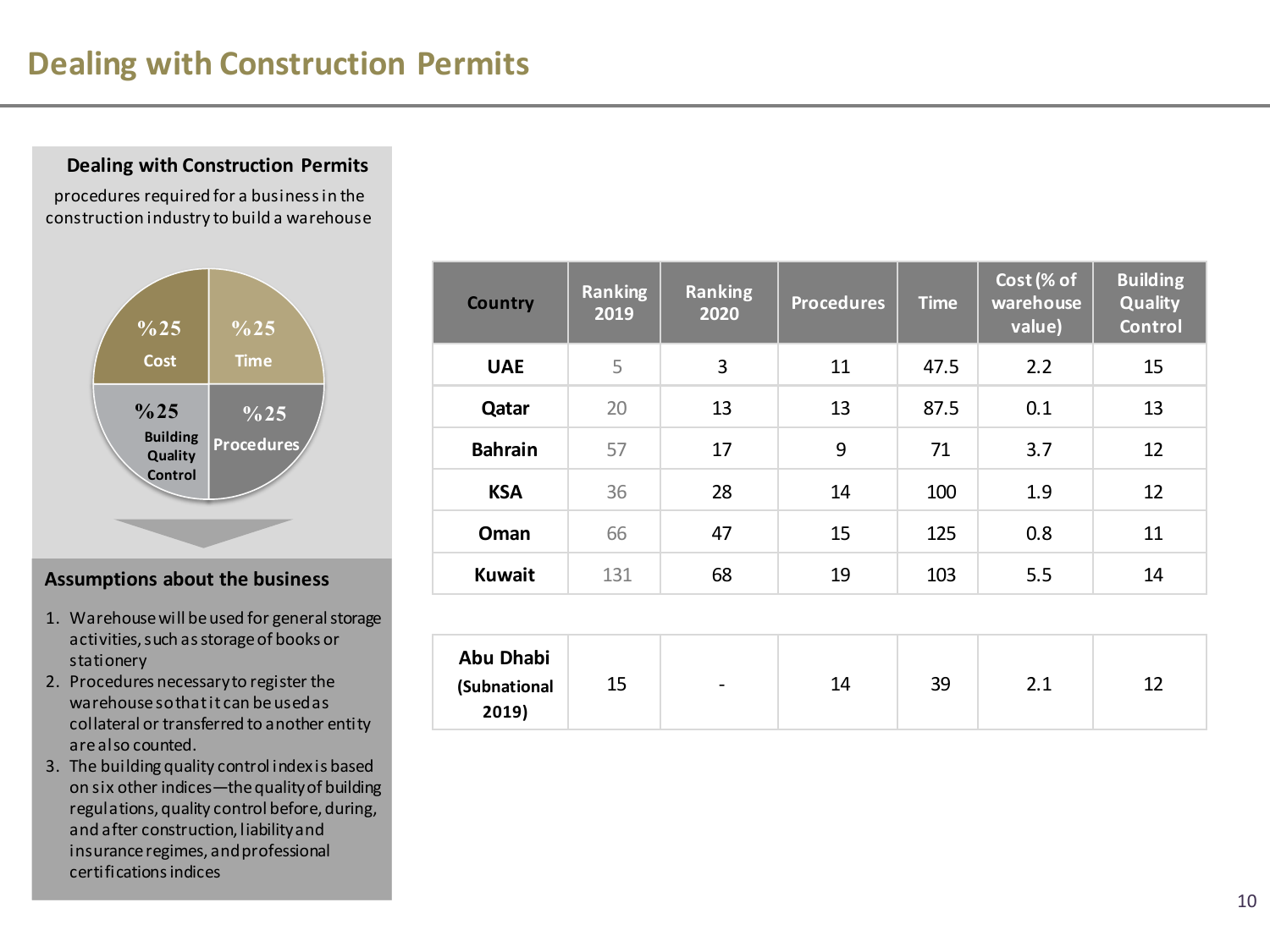# **Registering Property**

### **Registering Property**

records the full sequence of procedures necessary for a business to purchase a property from another business



- 1. limited liability company
- 2. is located in the periurban area of the economy's largest business city
- 3. The transaction is considered complete when it is opposable to third parties and when the buyer can use the property, use it as collateral for a bank loan or resell it Every procedure required by law or necessary in practice is included, whether it is the responsibility of the seller or the buyer or must be completed by a third party on their behalf.

| <b>Country</b>                     | <b>Ranking</b><br>2019 | <b>Ranking</b><br>2020 | <b>Procedures</b> | <b>Time</b><br>(days) | Cost (% of<br><b>Property</b><br>value) | <b>Quality of</b><br>land<br>administra<br>tion |
|------------------------------------|------------------------|------------------------|-------------------|-----------------------|-----------------------------------------|-------------------------------------------------|
| Qatar                              | 20                     | $\mathbf{1}$           | $\mathbf{1}$      | $\mathbf{1}$          | 0.3                                     | 26                                              |
| <b>UAE</b>                         | $\overline{7}$         | 10                     | $\overline{2}$    | 1.5                   | 0.2                                     | 21                                              |
| <b>Bahrain</b>                     | 26                     | 17                     | $\overline{2}$    | $\overline{2}$        | 1.7                                     | 19.5                                            |
| <b>KSA</b>                         | 24                     | 19                     | $\overline{2}$    | 1.5                   | 0.0                                     | 14                                              |
| <b>Kuwait</b>                      | 69                     | 45                     | $\overline{7}$    | 17                    | 0.5                                     | 18.5                                            |
| Oman                               | 52                     | 52                     | 3                 | 18                    | 6.0                                     | 17                                              |
|                                    |                        |                        |                   |                       |                                         |                                                 |
| Abu Dhabi<br>(Subnational<br>2019) | 15                     |                        | $\overline{2}$    | $\overline{2}$        | 2.1                                     | 20.5                                            |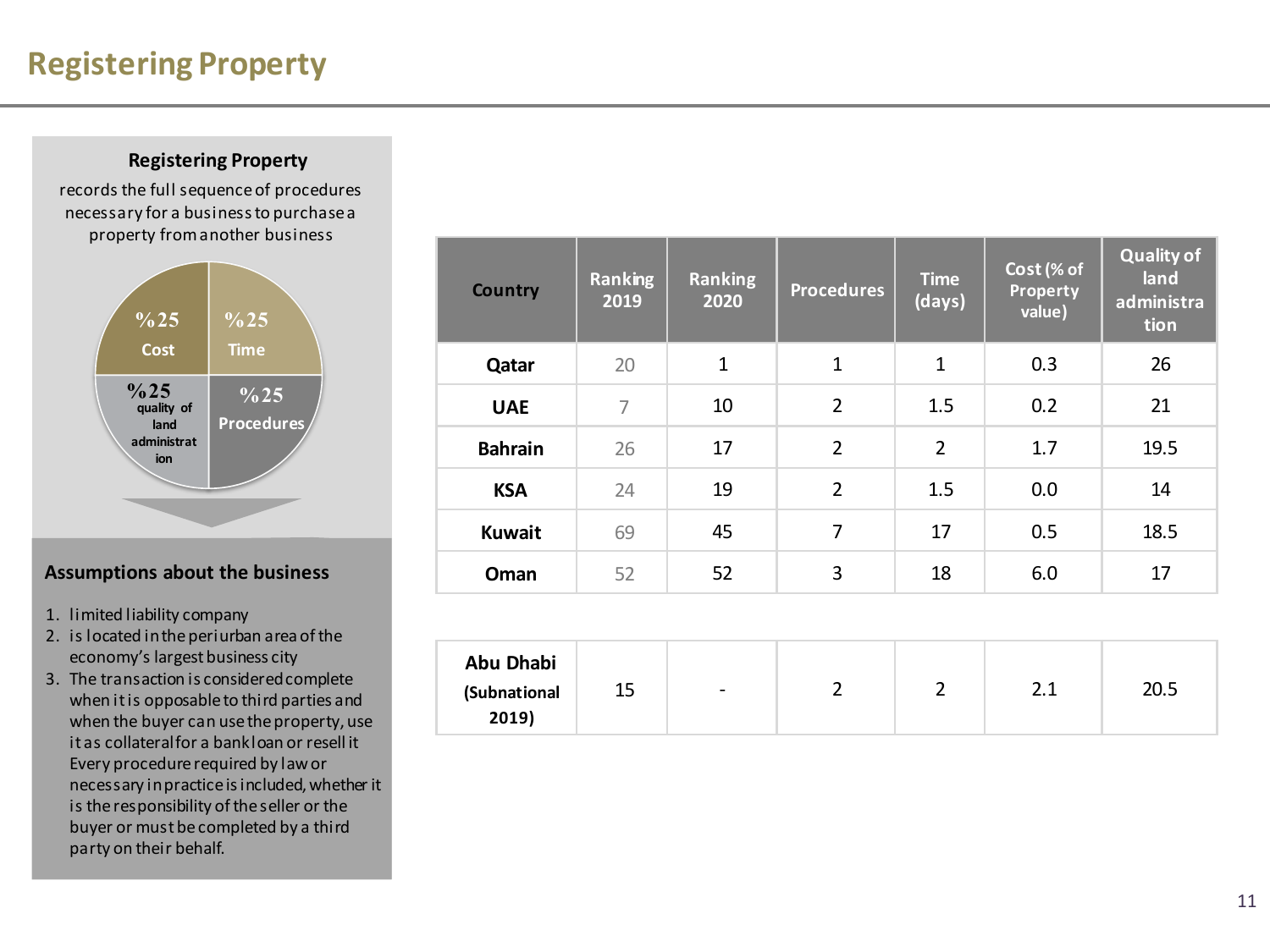# **Getting Electricity**

### **Getting Electricity**

all procedures for a business to obtain a permanent electricity connection and supply for a standardized warehouse



- 1. procedures include applications and contracts with electricity utilities, all necessary inspections and clearances from the distribution utility and other agencies, and the external and final connection works.
- 2. The reliability of supply and transparency of tariffs index encompasses quantitative data on the duration and frequency of power outages as well as qualitative information on the mechanisms put in place by the utility for monitoring power outages and restoring power supply

| <b>Country</b>                            | <b>Ranking</b><br>2019 | <b>Ranking</b><br>2020   | <b>Procedures</b> | <b>Time</b><br>(days) | Cost (% of<br>income per<br>capita) | <b>Reliability of</b><br>supply and<br>transparency<br>of tariffs |
|-------------------------------------------|------------------------|--------------------------|-------------------|-----------------------|-------------------------------------|-------------------------------------------------------------------|
| <b>UAE</b>                                | 1                      | $\mathbf{1}$             | $\overline{2}$    | 7                     | 0.0                                 | 8                                                                 |
| <b>KSA</b>                                | 64                     | 18                       | $\overline{2}$    | 35                    | 27.9                                | 6                                                                 |
| Oman                                      | 66                     | 35                       | 5                 | 30                    | 50.0                                | 7                                                                 |
| Qatar                                     | 69                     | 49                       | $\overline{4}$    | 44                    | 9.2                                 | 5                                                                 |
| <b>Kuwait</b>                             | 95                     | 66                       | 5                 | 49                    | 55.7                                | 6                                                                 |
| <b>Bahrain</b>                            | 82                     | 72                       | 5                 | 69                    | 57.4                                | 6                                                                 |
|                                           |                        |                          |                   |                       |                                     |                                                                   |
| <b>Abu Dhabi</b><br>(Subnational<br>2019) | 19                     | $\overline{\phantom{a}}$ | $\overline{4}$    | 38                    | 9.2                                 | 7                                                                 |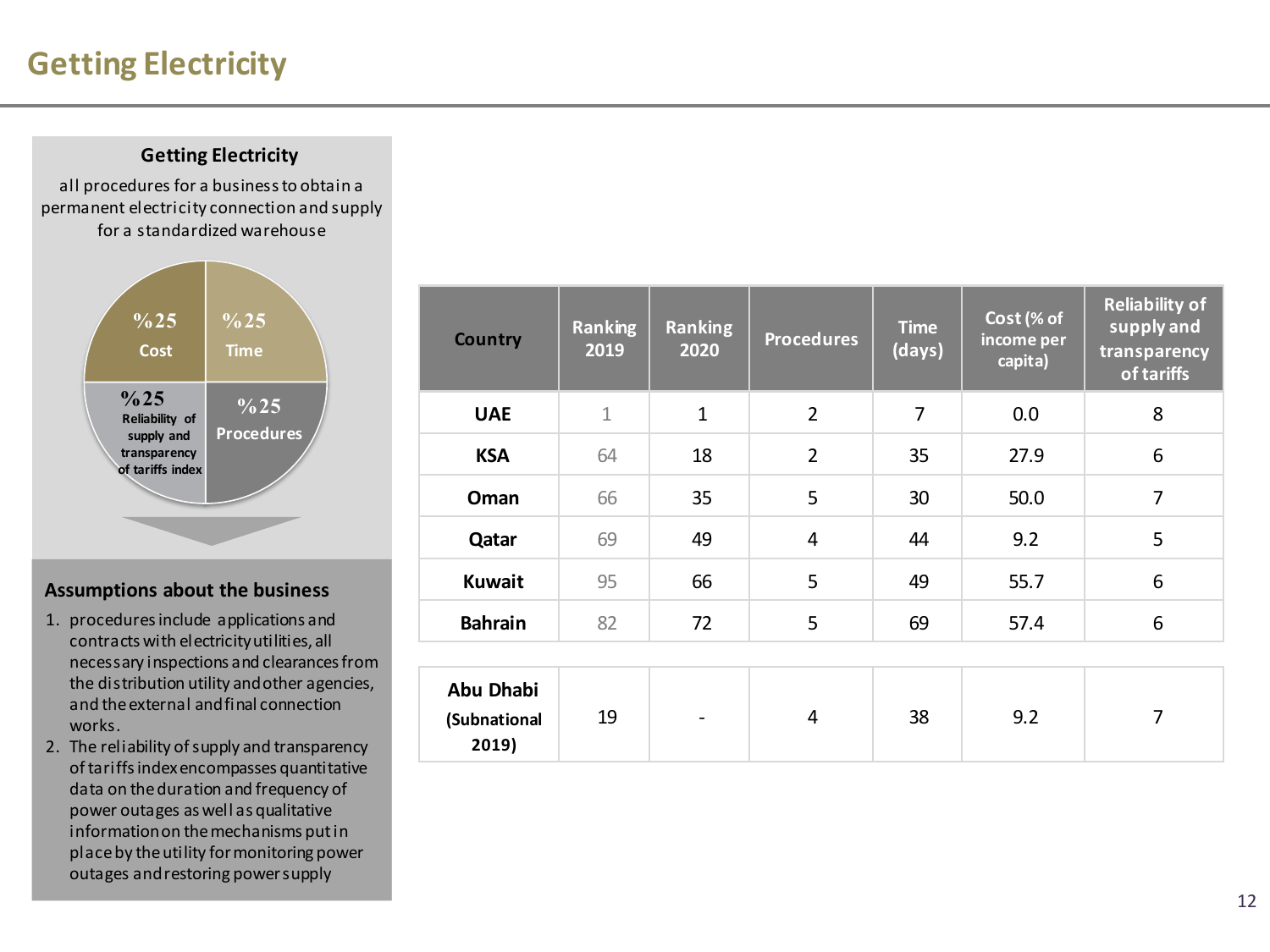### **Getting Credit**

measures the legal rights of borrowers and lenders with respect to secured transactions through one set of indicators and the reporting of credit information through another.



- 1. The first set of indicators measures whether certain features that facilitate lending exist within the applicable collateral and bankruptcy laws.
- 2. The second set measures the coverage, scope and accessibility of credit information available through credit reporting service providers such as credit bureaus or credit registries

| <b>Country</b> | <b>Ranking</b><br>2019 | <b>Ranking</b><br>2020 | Strength of<br>legal rights<br>$index(0-12)$ | Depth of<br>credit<br>information<br>$index(0-8)$ | <b>Credit</b><br>registry<br>coverage (%<br>of adults) | <b>Credit</b><br>bureau<br>coverag<br>e (% of<br>adults)* |
|----------------|------------------------|------------------------|----------------------------------------------|---------------------------------------------------|--------------------------------------------------------|-----------------------------------------------------------|
| <b>UAE</b>     | 44                     | 48                     | 6                                            | 8                                                 | 12.0                                                   | 51.3                                                      |
| <b>KSA</b>     | 112                    | 80                     | 4                                            | 8                                                 | 0.0                                                    | 56.7                                                      |
| <b>Bahrain</b> | 112                    | 94                     | 3                                            | 8                                                 | 0.0                                                    | 40.9                                                      |
| <b>Kuwait</b>  | 134                    | 119                    | $\mathbf{1}$                                 | 8                                                 | 16.8                                                   | 31.6                                                      |
| Qatar          | 124                    | 119                    | $\mathbf{1}$                                 | 8                                                 | 34.7                                                   | 0.0                                                       |
| Oman           | 134                    | 144                    | $\mathbf{1}$                                 | 6                                                 | 27.1                                                   | 0.0                                                       |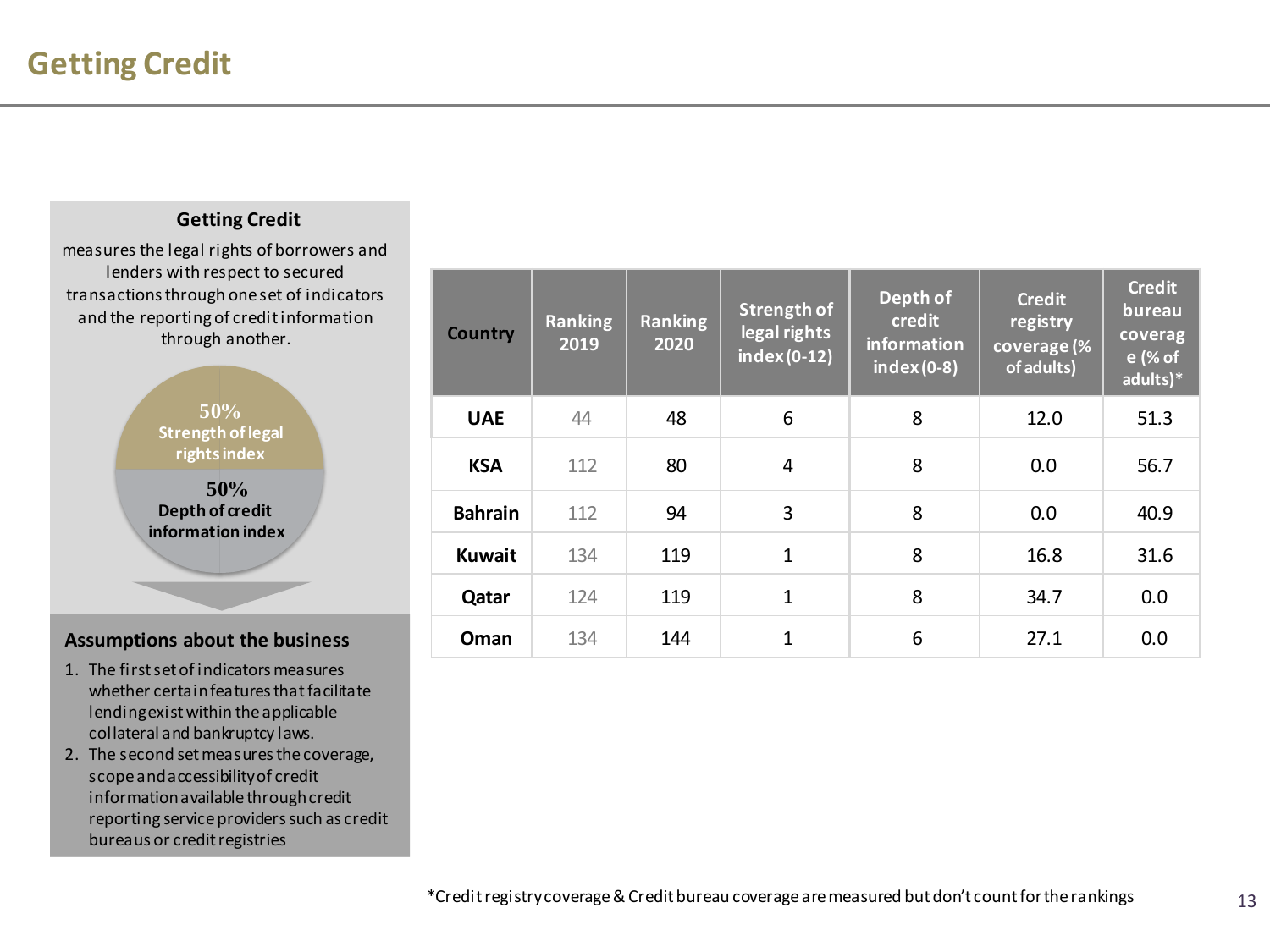### **Protecting Minority Investors**

protection of minority investors from conflicts of interest through one set of indicators and shareholders' rights in corporate governance through another



- 1. The extent of conflict of interest regulation index is the average of the extent of disclosure index, the extent of director liability index and the ease of shareholder suits index.
- 2. The extent of shareholder governance index is the average of the extent of shareholder rights index, the extent of ownership and control index and the extent of corporate transparency index.

| <b>Country</b> | <b>Ranking</b><br>2019 | <b>Ranking</b><br>2020 | Extent of disclosure<br>$index(0-10)$ | liability index (0-10)<br><b>Extent of director</b> | Ease of shareholders<br>suits index (0-10) | Extent of shareholder<br>rights index (0-10) | Extent of ownership<br>and control index (0-<br><u>ទ</u> | transparency index (0-<br><b>Extent of corporate</b><br>$\overline{10}$ |
|----------------|------------------------|------------------------|---------------------------------------|-----------------------------------------------------|--------------------------------------------|----------------------------------------------|----------------------------------------------------------|-------------------------------------------------------------------------|
| <b>KSA</b>     | 7                      | 3                      | 9.0                                   | 9.0                                                 | 7.0                                        | 5.0                                          | 6.0                                                      | 7.0                                                                     |
| <b>UAE</b>     | 15                     | 13                     | 10                                    | 10                                                  | 4.0                                        | 4.0                                          | 7.0                                                      | 5.0                                                                     |
| <b>Bahrain</b> | 38                     | 51                     | 8.0                                   | 4.0                                                 | 5.0                                        | 5.0                                          | 7.0                                                      | 4.0                                                                     |
| <b>Kuwait</b>  | 72                     | 51                     | 5.0                                   | 9.0                                                 | 4.0                                        | 2.0                                          | 6.0                                                      | 7.0                                                                     |
| Oman           | 125                    | 88                     | 8.0                                   | 5.0                                                 | 3.0                                        | 4.0                                          | 5.0                                                      | 3.0                                                                     |
| Qatar          | 178                    | 157                    | 2.0                                   | 2.0                                                 | 2.0                                        | 3.0                                          | 2.0                                                      | 3.0                                                                     |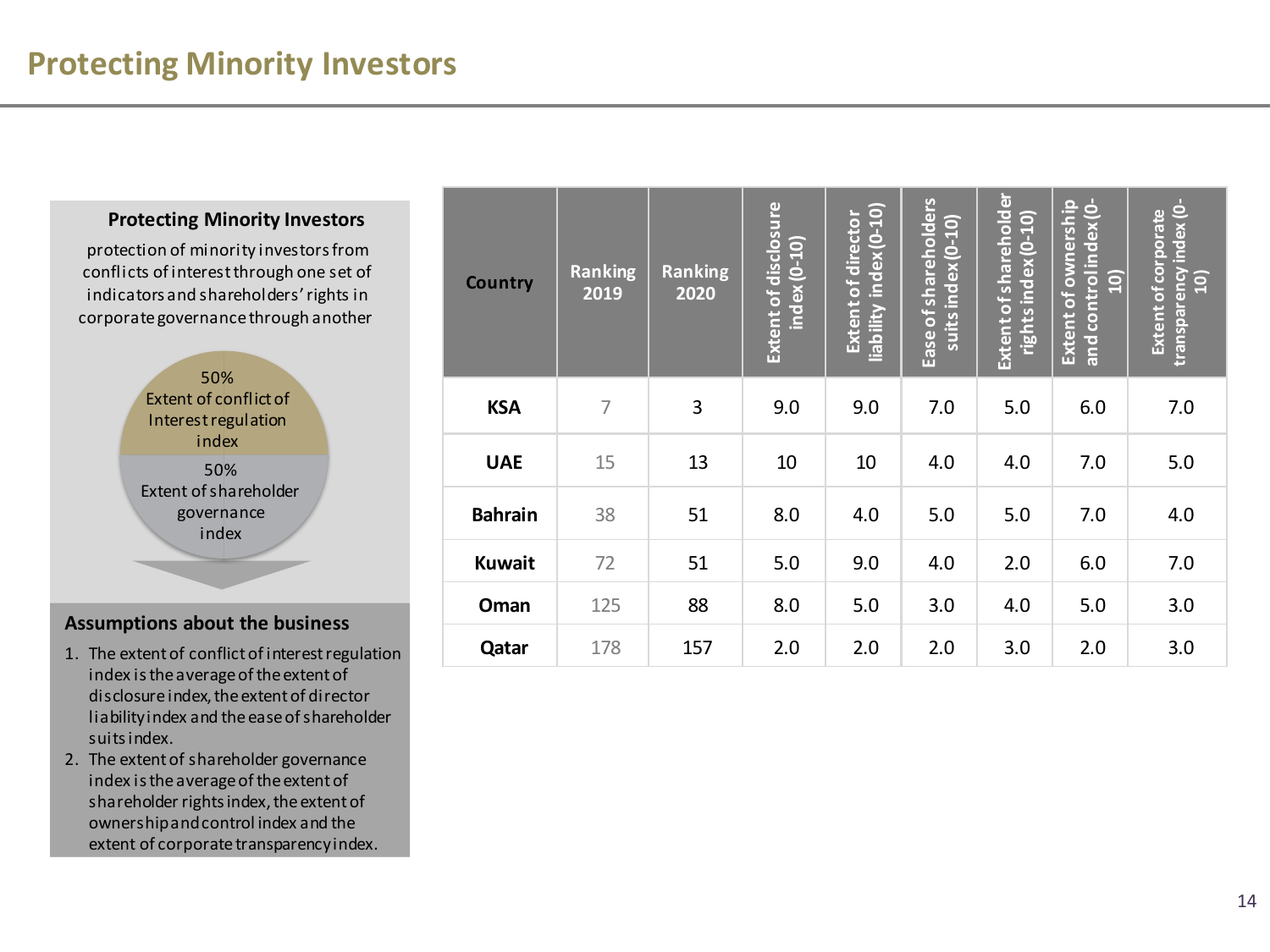## **Paying Taxes** taxes and mandatory contributions a medium-size company must pay in a given year  $\frac{9}{6}$ 25  $\frac{1}{2}$   $\frac{9}{6}$ 25 **Total Tax**

**Profiling Payments** 

**Rate**

**%25**

**Index** 

**Time**

**%25**

- 1. The tax payments indicator reflects the total number of taxes and contributions paid, the method of payment, the frequency of payment, the frequency of filing and the number of agencies involved for the standardized case study company during the second year of operation.
- 2. Time is recorded in hours per year.

| <b>Country</b> | <b>Ranking</b><br>2019 | <b>Ranking</b><br>2020 | <b>Payments</b> | <b>Time</b><br>(Hours) | <b>Total Tax</b><br>Rate | <b>Profiling</b><br><b>Index</b> |
|----------------|------------------------|------------------------|-----------------|------------------------|--------------------------|----------------------------------|
| <b>Bahrain</b> | 5                      | 1                      | 3               | 23                     | 13.8                     | --                               |
| Qatar          | $\overline{2}$         | 3                      | 4               | 41                     | 11.3                     | --                               |
| <b>Kuwait</b>  | 7                      | 6                      | 12              | 98                     | 13.0                     | --                               |
| Oman           | 12                     | 11                     | 15              | 68                     | 27.4                     | 85.3                             |
| <b>UAE</b>     | $\overline{2}$         | 30                     | 5               | 116                    | 15.9                     | 55.0                             |
| <b>KSA</b>     | 78                     | 57                     | 4               | 104                    | 15.7                     | 32.2                             |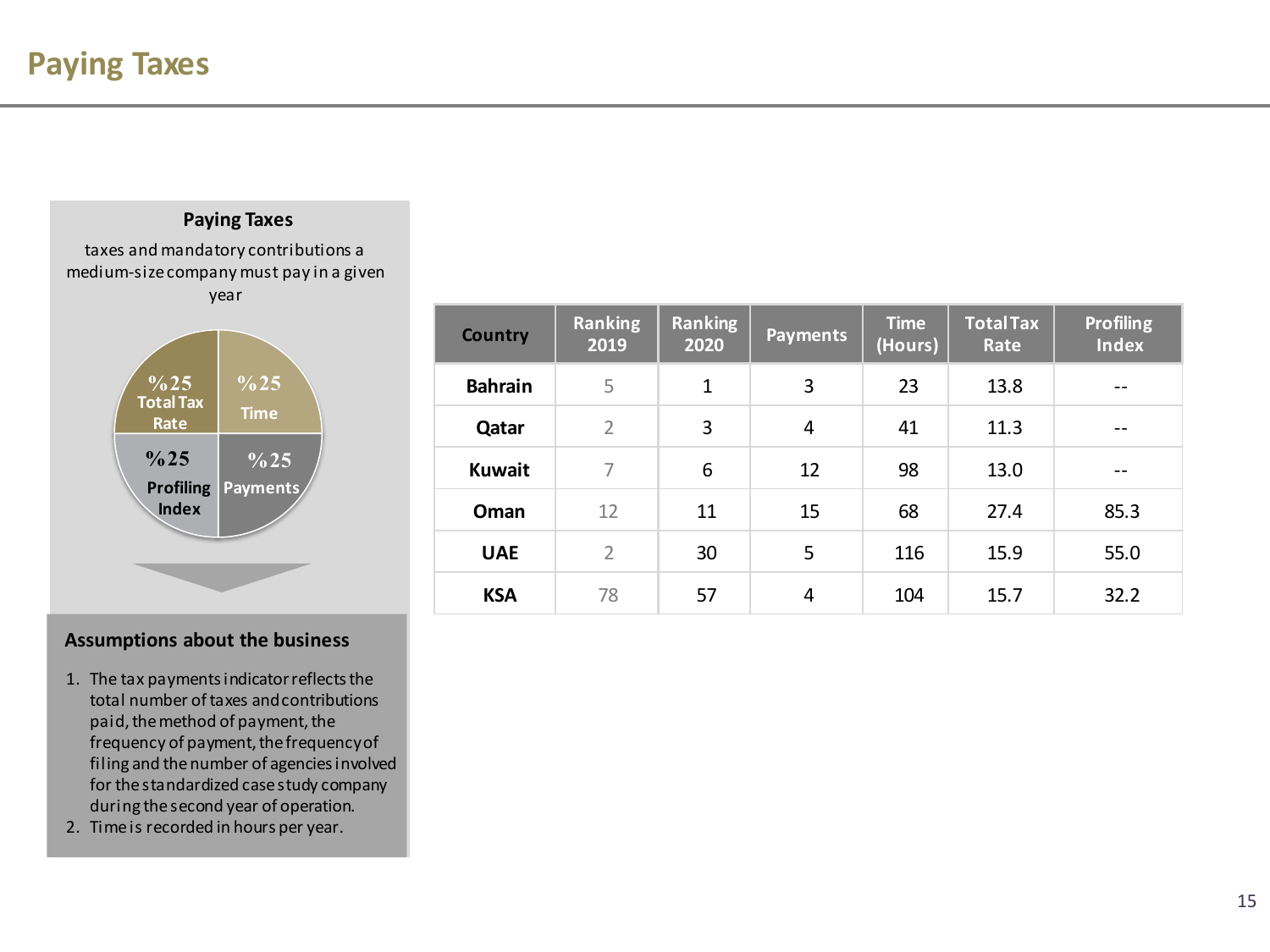### **About Trading Across Borders**

- ◄ Doing Business measures the time and cost (excluding tariffs) associated with three sets of procedures—documentary compliance, border compliance and domestic transport—within the overall process of exporting or importing a shipment of goods.
- ◄ The ranking of economies on the ease of trading across borders is determined by sorting their distance to frontier scores for trading across borders.

### **Indicators Measure For Import & Export**

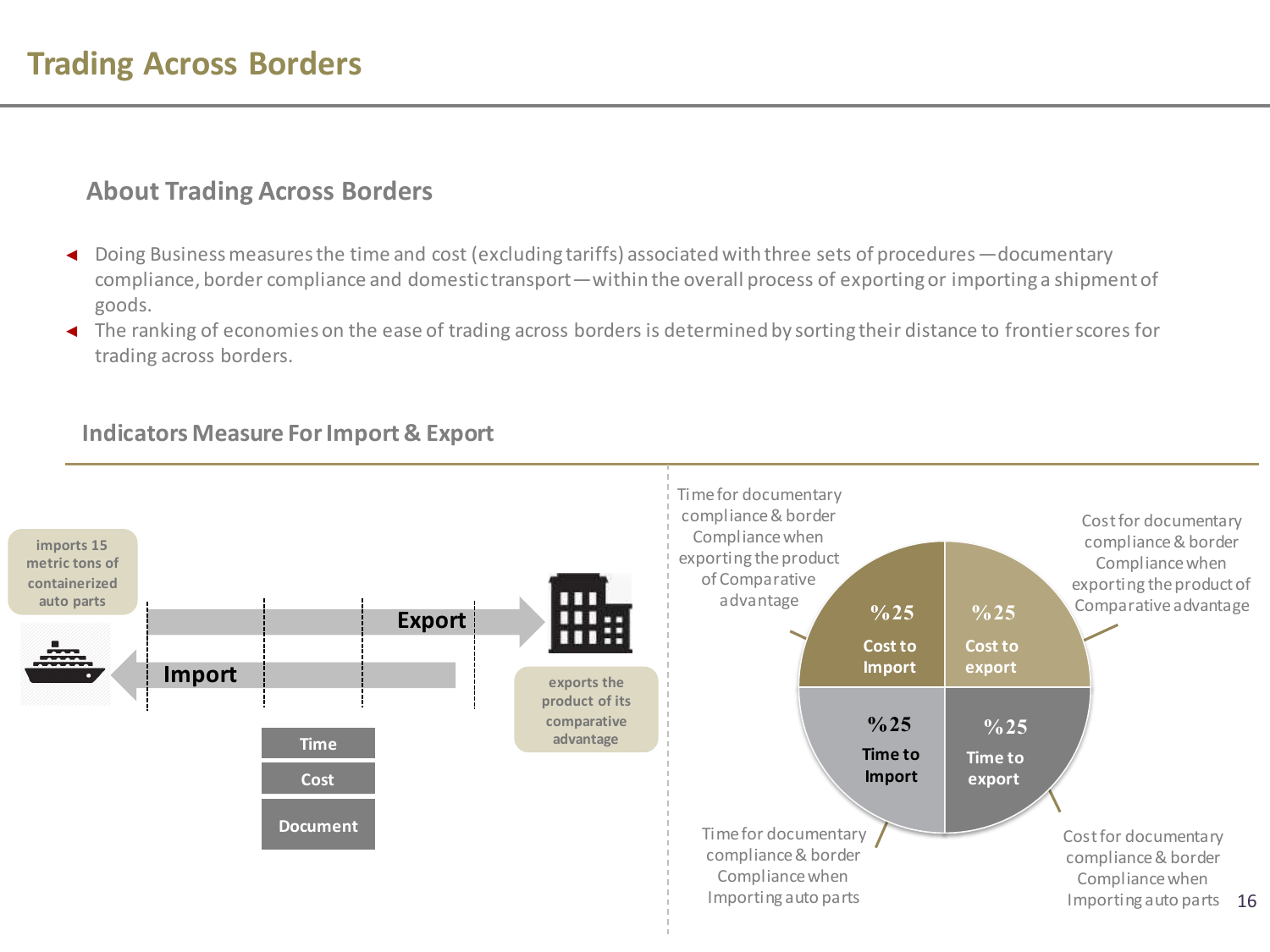|                |                 |                 | <b>Time to Export</b>                |                                        | <b>Cost to Export</b>            |                                    | Time to Import                       |                                        | <b>Cost to Import</b>            |                                    |
|----------------|-----------------|-----------------|--------------------------------------|----------------------------------------|----------------------------------|------------------------------------|--------------------------------------|----------------------------------------|----------------------------------|------------------------------------|
| <b>Country</b> | Ranking<br>2019 | Ranking<br>2020 | Documentary<br>compliance<br>(Hours) | <b>Border</b><br>compliance<br>(Hours) | Documentary<br>compliance<br>(5) | <b>Border</b><br>compliance<br>(5) | Documentary<br>compliance<br>(Hours) | <b>Border</b><br>compliance<br>(Hours) | Documentary<br>compliance<br>(s) | <b>Border</b><br>complianc<br>e(5) |
| Oman           | 72              | 64              | $\overline{7}$                       | 28                                     | 107                              | 279                                | 7                                    | 39                                     | 124                              | 244                                |
| <b>Bahrain</b> | 77              | 77              | 24                                   | 59                                     | 100                              | 47                                 | 60                                   | 42                                     | 130                              | 397                                |
| <b>KSA</b>     | 158             | 86              | 11                                   | 37                                     | 73                               | 319                                | 32                                   | 72                                     | 267                              | 464                                |
| <b>UAE</b>     | 98              | 92              | 5                                    | 27                                     | 140                              | 462                                | 12                                   | 54                                     | 283                              | 553                                |
| Qatar          | 97              | 101             | 10                                   | 25                                     | 150                              | 382                                | 72                                   | 48                                     | 290                              | 558                                |
| Kuwait         | 159             | 162             | 72                                   | 84                                     | 227                              | 665                                | 96                                   | 72                                     | 332                              | 634                                |

| Abu Dhabi<br>(Subnational<br>2019) | 58 | $\overline{\phantom{0}}$ | 26 | 134 | 192 |  | 186 | $\sim$<br>ᅀᇰᆂ |
|------------------------------------|----|--------------------------|----|-----|-----|--|-----|---------------|
|                                    |    |                          |    |     |     |  |     |               |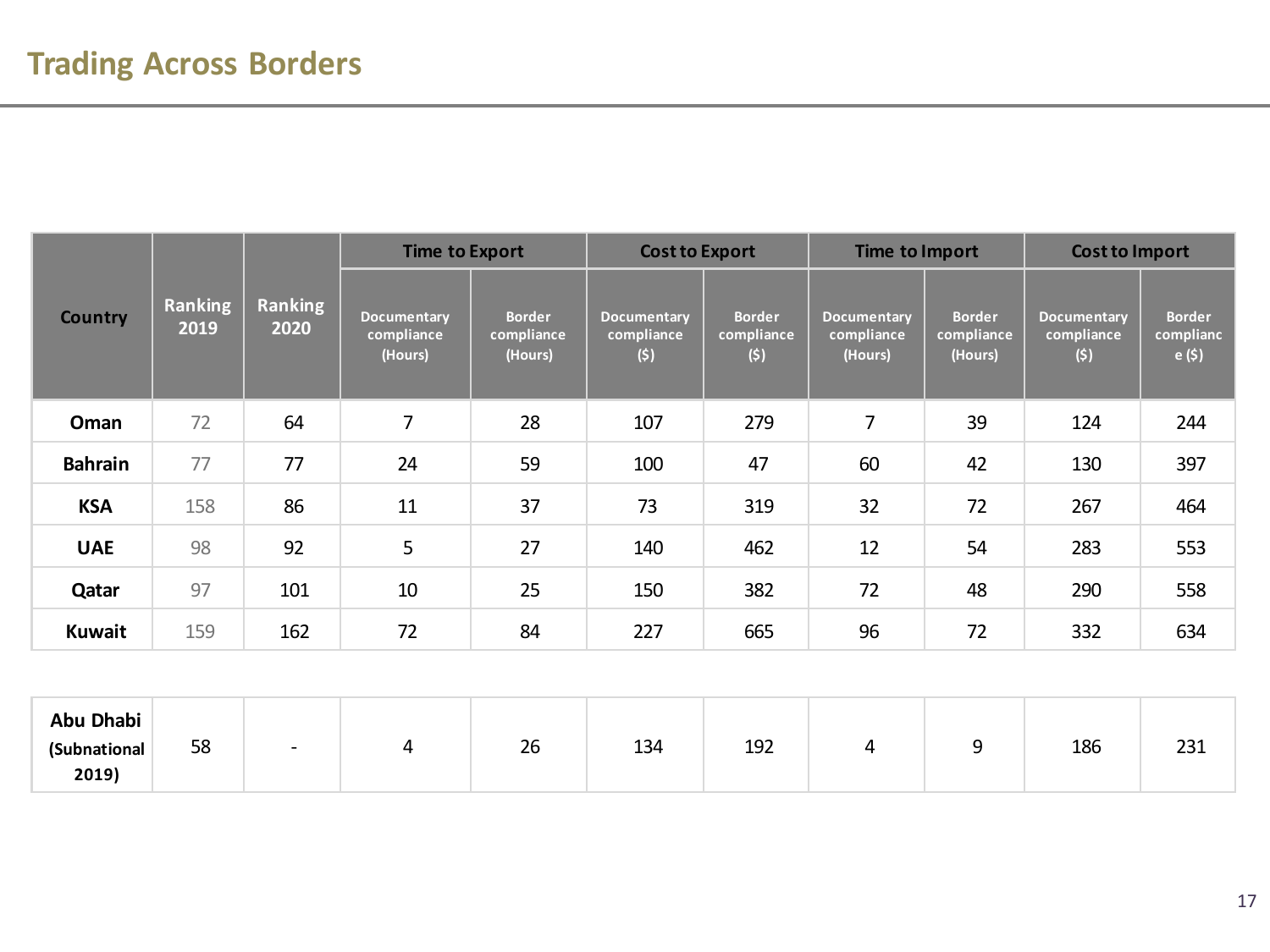### **Enforcing Contract**

Time and cost to resolve a commercial dispute through a local first-instance court



- 1. The data on time and cost are built by following the step-by-step evolution of a commercial sale dispute
- 2. The dispute concerns a lawful transaction between two businesses (Seller and Buyer), both located in the economy's largest business city.
- 3. The quality of judicial processes index measures whether each economy has adopted a series of good practices in its court system.

| <b>Country</b> | <b>Ranking</b><br>2019 | <b>Ranking</b><br>2020 | <b>Time</b><br>(days) | Cost (% of<br>the claim<br>value) | <b>Quality of</b><br><b>Judicial</b><br><b>Processes</b> |
|----------------|------------------------|------------------------|-----------------------|-----------------------------------|----------------------------------------------------------|
| <b>UAE</b>     | $\overline{9}$         | 9                      | 445                   | 21.0                              | 14.0                                                     |
| <b>KSA</b>     | 59                     | 51                     | 575                   | 27.5                              | 11.5                                                     |
| <b>Bahrain</b> | 128                    | 59                     | 635                   | 14.7                              | 9.0                                                      |
| Oman           | 73                     | 69                     | 598                   | 15.1                              | 7.5                                                      |
| <b>Kuwait</b>  | 77                     | 74                     | 566                   | 18.6                              | 7.5                                                      |
| Qatar          | 122                    | 115                    | 570                   | 21.6                              | 4.5                                                      |
|                |                        |                        |                       |                                   |                                                          |

| Abu Dhabi          |  | $\overline{\phantom{0}}$ | ∩∩י<br>∠∪⊥ |  | 10.5 |
|--------------------|--|--------------------------|------------|--|------|
| (Subnational 2019) |  |                          |            |  |      |